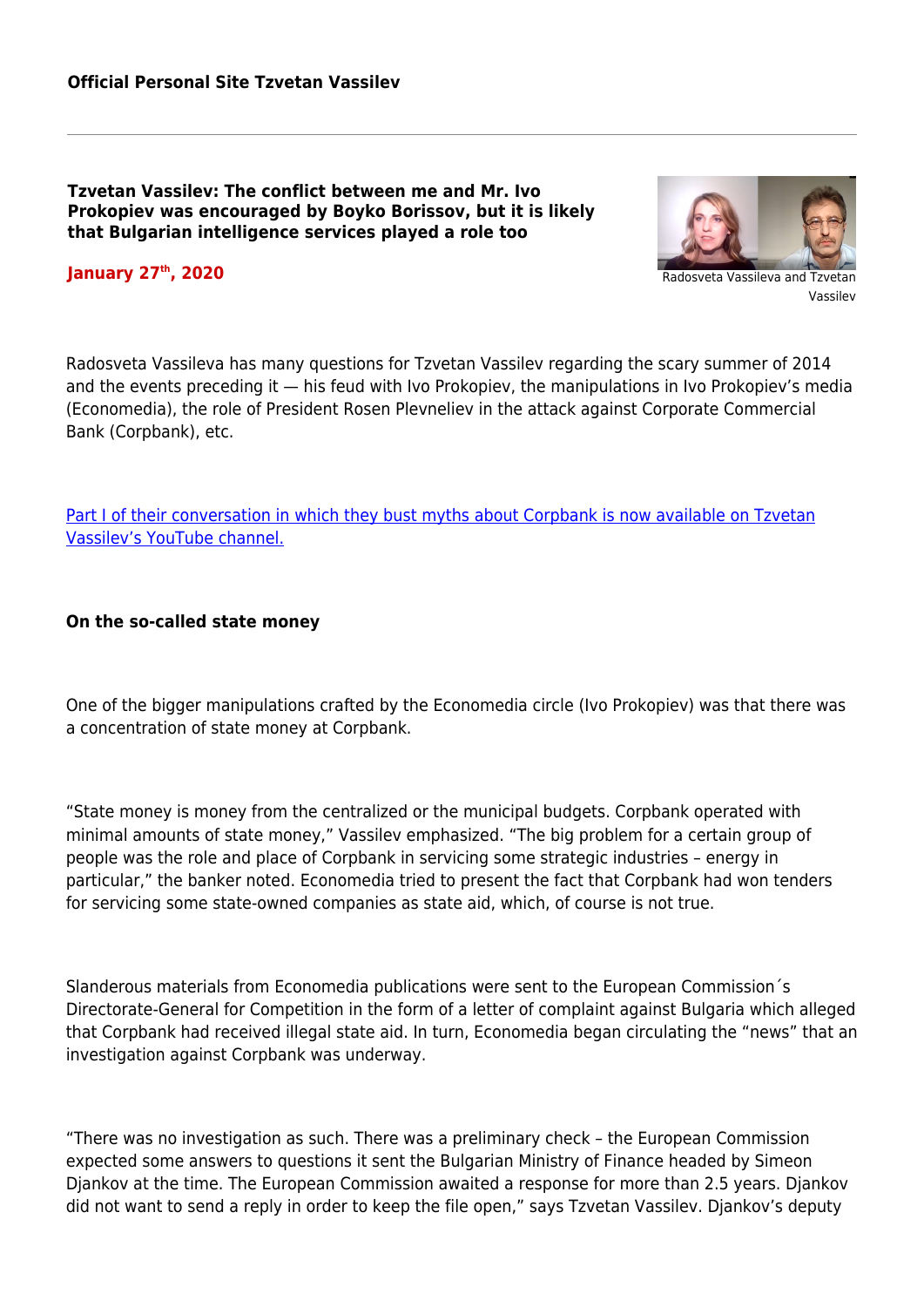Boryana Pencheva sent a reply only after Simeon Djankov resigned as minister of finance in February 2013. Shortly after, the European Commission closed the file because it found no reason to open an investigation against Bulgaria.

Radosveta Vassileva herself commentated that from a legal perspective, there is a big difference between an actual investigation and a preliminary inquiry, the purpose of which is to determine whether there are grounds for opening an investigation. In this respect, the information which Economedia's publications spread is manipulative.

## **On the feud with Ivo Prokopiev**

Tzvetan Vassilev explained that he never had a business rivalry with Ivo Prokopiev. He has always said that the two have different views on the future of Bulgaria's economy. He noted, however, that the circle to which Ivo Prokopiev belongs became especially aggressive against him and against Corpbank after Boyko Borisov first came to power in 2009. "Half of this government was dominated by the group around Mr. Prokopiev – Simeon Djankov (finance), Traycho Traykov (energy), Rosen Plevneliev (regional development), etc.," the banker recalled.

Vassilev recalls that the first manipulative campaign against Corpbank in the editions of Economedia was related to the privatization of TEREM-Benkovski (now Avionams), which was funded by Corpbank. "Economedia did not want to understand that the Bulgarian state wanted to get rid of businesses running at huge losses which were technically bankrupt. Subsequently, however, these companies became pearls in Corpbank's portfolio," Vassilev commented.

The banker stressed that when Dunarit was privatized in 2004 with Corpbank funding – the same Dunarit that is currently the subject of a war since circles close to Borissov and Peevski want to acquaire it — it was virtually a bankrupt company with 30 million Bulgarian Lev of debt, 500 workers and 1 million Bulgarian Lev yearly sales. In 2014, it had over 100 million Bulgarian Lev in yearly sales and 20-30 million Bulgarian Lev in profit.

"These results were achieved because of the carefully planned restructuring of the company, its adequate positioning in the relevant markets, and actively working towards achieving the quality required by the customers," Vassilev said.

Returning to TEREM-Benkovski himself (now Avionams), Vassilev noted that after privatization, the company actively worked to licenses for the repait of MI-17 repair, including NATO licenses. As a result, Avionams won a \$180 million tender for the repair MI-17 from NATO.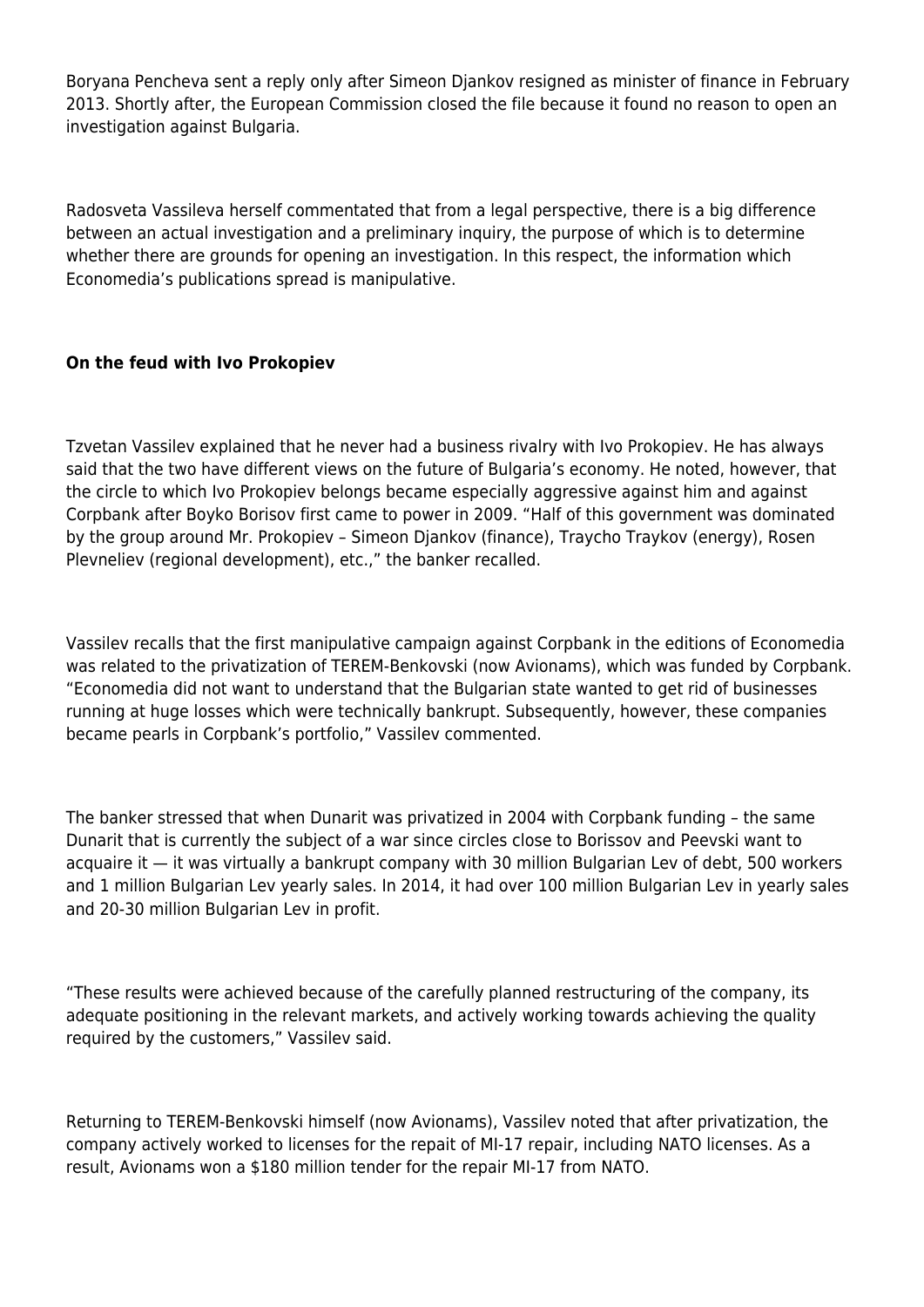In light of the above, Vassilev believes the constant attacks against him and Corpbank in the media owned by Ivo Prokopiev can be explained with envy and with the fact that this feud was encouraged by Boyko Borissov. From the perspective of time, he does not exclude the intervention of Bulgarian secret services considering that everyone knows who is behind America for Bulgaria and everyone is aware of Prokopiev's ties to America for Bulgaria.

Vassilev also shared that the ugliest part of this confrontation, which caused him unprecedented discomfort was when the same circles persuaded Mr. Prokopiev that he was physically threatened by the banker. "These heinous rumors were even sent to the Atlantic Council of the United States, of which I was a member then," Vassilev remembers. Radosveta Vassileva also recalled attending a meeting in Washington DC with the Atlantic Council of the United States at which she and her father were shocked by the rumors which were spread from Bulgaria.

"After Boyko Borissov first came to power, the circles around Mr. Prokopiev began a monstrous personal attack against me and against the Corpbank. At least, Prokopiev appeared to be its frontman", Vassilev underlined.

## **On Rosen Plevneliev**

Tzvetan Vassilev shared that he met with Rossen Pleneveliev in his capacity as Minister of Regional Development. "I know Plevneliev as an indecisive minister who did not even know how to defend the state interest," Vassilev said while emphasizing that Plevneliev's obsession with Corpbank was most likely stimulated by Mr. Prokopiev. Of course, Plevneliev got really angry after Tzvetan Vassiley's [interview for the Austrian Der Standard in 2013 in which he criticized him.](https://apps.derstandard.at/privacywall/story/1363705901476/der-praesident-vertritt-unternehmerinteressen)

Vassilev mentioned that he was aware that Plevneliev had actively spoken against him at high- level state meetings during his presidential term and referred to Vassilev as a threat to the national interest. Moreover, during the Marin Raykov Government (a caretaker government appointed by Plevneliev in 2013), Plevneliev focused his undivided attention on "an unnecessary, misguided and useless methodology" for what Economedia called state money.

"First, there was no such concentration in Corpbank. Secondly, these people were confusing basic concepts because state-owned companies did not have then and do not have now such available funds which can stay in a bank abandoned for years as Economedia portrayed the situation. Most state-owned companies operated through their current accounts. There were days when a lot of money entered their accounts, but the next day the same money went out — they had to pay their suppliers, etc.," Vassilev commented.

The methodology of which both Prokopiev and Plevneliev are proud – later I learned that Nickolay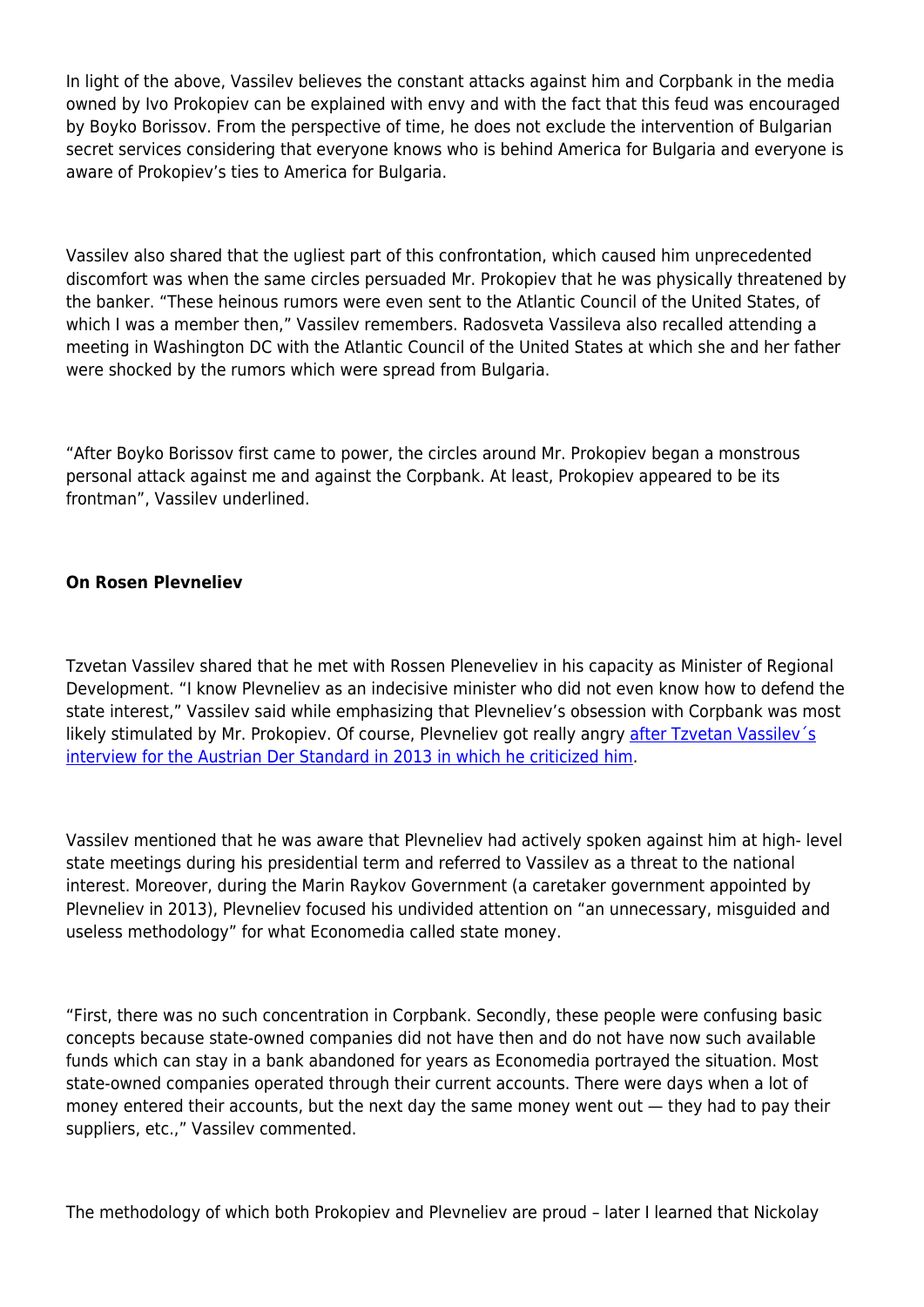Staykov from Protest Network was also proud of it – is "absolute nonsense". It did not decrease any concentration because there was no concentration to begin with. Most importantly, no money left Corpbank as a result of this methodology because such funds were never held at Corpbank.

## **On the State General Reserve Fund Oman (SGRF)**

Radosveta Vassileva reminded Tzvetan Vassilev that one of the large-scale manipulations by Economedia was the one related to Corpbank's capital. Economedia downgraded the second largest shareholder in the Bank – State General Reserve Fund Oman (SGRF) – to some Omani fund. It completely ignored the fact that sovereign wealth funds are special legal entities, they are always owned by a State, they are subjected to special regulation, etc. They ignored the fact that SGRF is one of the oldest sovereign wealth funds established in 1980 by a royal decree. It is well-known and mentioned in literature on investment law, including papers by the IMF.

"One of the most heinous attacks was the one against the Corpbank´s capital, spreading doubts that SGRF was indeed a shareholder in the bank. They went as far as misleading the US Ambassador to Bulgaria at the time Jim Warlick that Corpbank's capital was non-transparent because SGRF had acquired its shared via an SPV, which is standard practice for sovereign wealth funds," Vassilev remembers. "It was utter absurdity, but it created pressure on the bank and discontent among our clients," the banker said.

Vassilev does not exclude the possibility that these absurd scenarios were planned by Bulgaria's secret services which exploited Mr. Prokopiev. He is scandalized that even the presence of the Chief Executive Officer of SGRF in the Supervisory Board of Corpbank did not prevent Economedia from spreading false allegations. This was convenient for many people, even for Delyan Peevski. (Editor's Note: After Corpbank´s artificially induced insolvency, SGRF submitted a claim against Bulgaria before the international Centre for Settlement of Investment Disputes in Washington DC. Bulgaria´s authorities deliberately lied about the outcome in the case. Bulgaria settled with SGRF.)

What else did Tzvetan Vassilev share with Radosveta Vassileva? [Part I of "Myths and Legends about](https://www.youtube.com/watch?v=MBPNBunokU8) [Corpbank: Radosveta Vassileva asks Tzvetan Vassilev" on Tzvetan Vassilev´s YouTube channel is](https://www.youtube.com/watch?v=MBPNBunokU8) [available here.](https://www.youtube.com/watch?v=MBPNBunokU8)

[Part II of "Myths and Legends about Corpbank" was released on 3 February 2020. You can find a](#page--1-0) [summary in English and a link to the original video here.](#page--1-0)

Biography for the curious ones: [Radosveta Vassileva](https://radosvetavassileva.blog) holds PhD in Law from University College London.